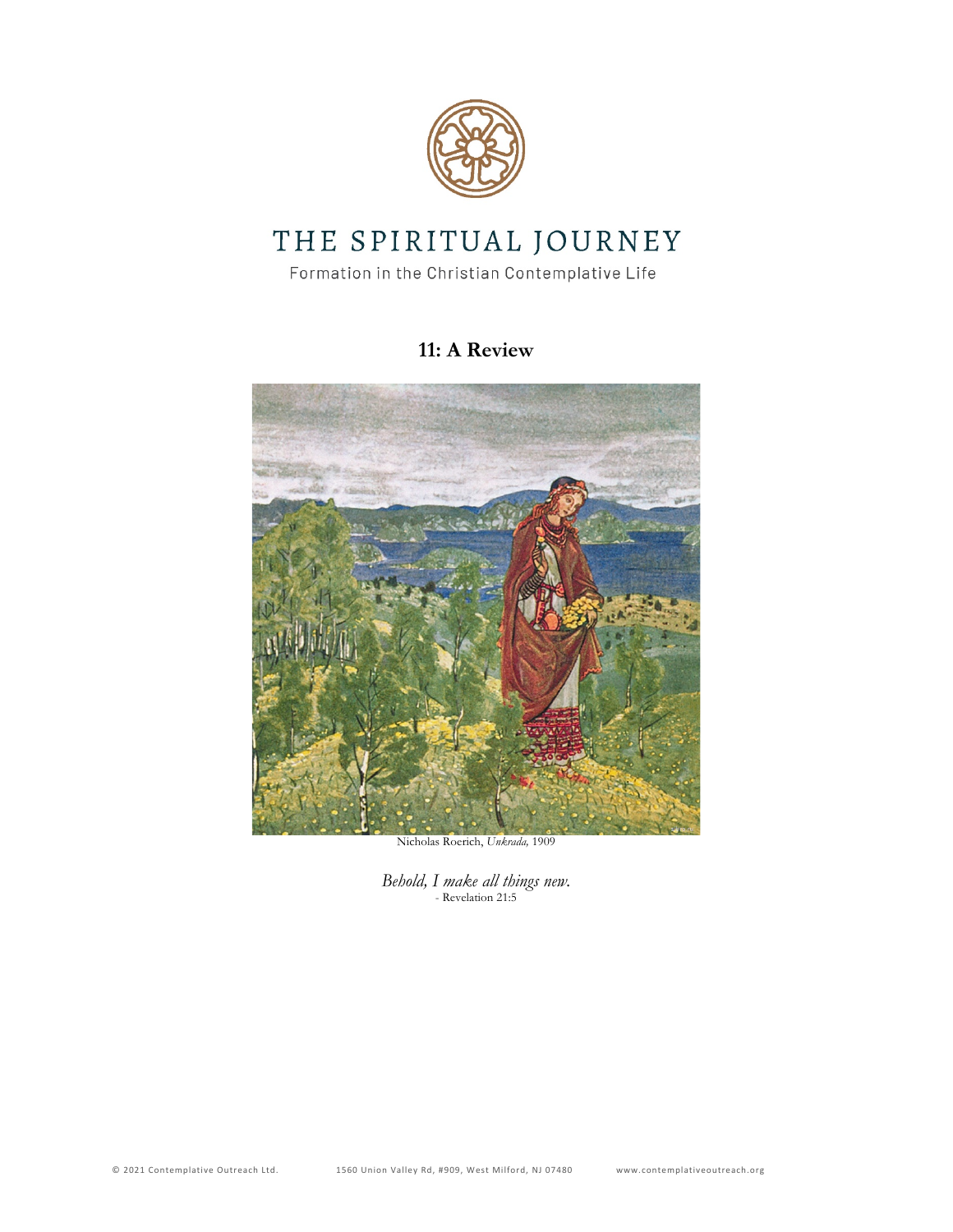Periodically throughout this program, we will be taking breaks to allow time to pause, catch-up and review. In this spirit, here are some of the highpoints we've covered over these first 10 sessions:

Why intentionally embark on the spiritual journey?

"What is the meaning of life? What is the purpose of a human life? Where is the fullness of life to be found? All the great questions of life can be approached, explored and experienced by embarking on the spiritual journey. … Christian religion [is] a life to be lived, a relationship with God to be developed and enjoyed."

- Thomas Keating, "Introduction," *1012 Monastery Road*

+

What is contemplative prayer and how does it contribute to the spiritual journey?

"Contemplative prayer is a process of interior transformation, a conversion initiated by God and leading, if we consent, to divine union. One's way of seeing reality changes in this process. A restructuring of consciousness takes place which empowers one to perceive, relate and respond to everyday life with increasing sensitivity to the divine presence in, through and beyond everything that happens."

- Thomas Keating, *Open Mind, Open Heart*

+

What happens in the silence?

"The purpose of silence is to give an opportunity for the longing for God to break through the crust of the false self and our defense mechanisms, so that we can be motivated by hunger and love to pursue the transformative process untiringly."

- Thomas Keating, "The Pursuit of Happiness," *Heartfulness: Transformation in Christ* 

+

Centering Prayer is entry into a process of inner transformation, as well as a method of prayer and prayer itself. Trusting in the process of Centering Prayer is a major step forward in the spiritual journey. As Fr. Thomas notes in *Open Mind, Open Heart*, "This interior process … mean[s] letting go of all personal agendas, expectations, and desires for divine consolation, psychological breakthroughs, and self-reflections of any kind."

### **The Unfoldment of Trust**

Attitudes about God have a profound impact on whether one enters the spiritual journey and looks to a deepening relationship with God. Just as in our human relationships, we can grow in trust in our relationship with God. It takes time and attention to cultivate the movement from acquaintanceship to friendship to intimacy.

"The Christian spiritual path is based on a deepening trust in God. It is trust that first allows us to take that initial leap in the dark, to encounter God at deeper levels of ourselves. And it is trust that